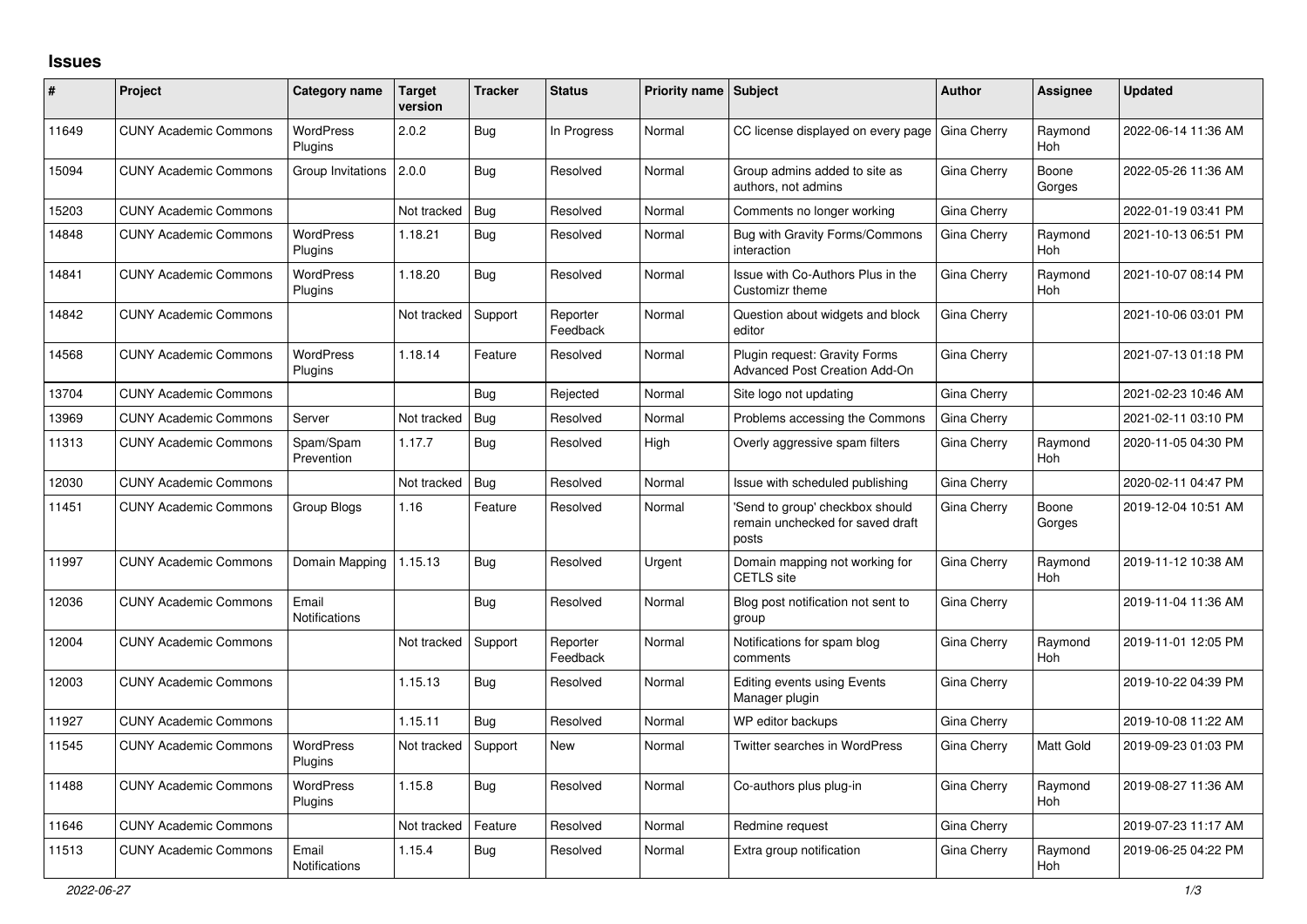| #     | Project                      | Category name                 | Target<br>version | <b>Tracker</b> | <b>Status</b> | Priority name Subject |                                                             | Author      | Assignee              | <b>Updated</b>      |
|-------|------------------------------|-------------------------------|-------------------|----------------|---------------|-----------------------|-------------------------------------------------------------|-------------|-----------------------|---------------------|
| 11582 | <b>CUNY Academic Commons</b> |                               |                   | <b>Bug</b>     | Rejected      | Normal                | Site privacy options                                        | Gina Cherry |                       | 2019-06-20 11:26 AM |
| 11511 | <b>CUNY Academic Commons</b> | <b>WordPress</b><br>Plugins   | 1.15.3            | Feature        | Resolved      | Normal                | Plug-in request                                             | Gina Cherry |                       | 2019-06-11 11:05 AM |
| 11441 | <b>CUNY Academic Commons</b> | Reply By Email                | 1.15.3            | Bug            | Resolved      | Normal                | Blog/group comments                                         | Gina Cherry | Raymond<br><b>Hoh</b> | 2019-06-11 11:05 AM |
| 11508 | <b>CUNY Academic Commons</b> |                               | 1.15.3            | Bug            | Resolved      | Normal                | Bug with "Send to Group"                                    | Gina Cherry |                       | 2019-06-11 10:31 AM |
| 11518 | <b>CUNY Academic Commons</b> |                               | Not tracked       | Bug            | Resolved      | Normal                | Question about group events                                 | Gina Cherry |                       | 2019-06-04 02:14 PM |
| 11512 | <b>CUNY Academic Commons</b> |                               |                   | <b>Bug</b>     | Duplicate     | Normal                | Links not opening in new tab                                | Gina Cherry |                       | 2019-06-04 11:08 AM |
| 11507 | <b>CUNY Academic Commons</b> |                               |                   | <b>Bug</b>     | Rejected      | Normal                | Apply layout to existing site?                              | Gina Cherry |                       | 2019-05-31 01:33 PM |
| 11501 | <b>CUNY Academic Commons</b> |                               | 1.15.3            | <b>Bug</b>     | Resolved      | Normal                | Error message when editing post                             | Gina Cherry |                       | 2019-05-31 10:57 AM |
| 11444 | <b>CUNY Academic Commons</b> |                               | 1.15.1            | <b>Bug</b>     | Resolved      | Normal                | New site settings not saved                                 | Gina Cherry |                       | 2019-05-14 11:15 AM |
| 11398 | <b>CUNY Academic Commons</b> | Email<br><b>Notifications</b> | 1.15              | Bug            | Resolved      | Normal                | Blog post notification emails are not<br>formatted          | Gina Cherry | Raymond<br><b>Hoh</b> | 2019-05-07 03:22 PM |
| 10847 | <b>CUNY Academic Commons</b> | <b>Blogs</b><br>(BuddyPress)  | 1.15              | Feature        | Resolved      | Normal                | Select which blog posts are sent to<br>group                | Gina Cherry | Boone<br>Gorges       | 2019-04-23 03:54 PM |
| 11311 | <b>CUNY Academic Commons</b> | WordPress<br>Plugins          | 1.14.11           | Feature        | Resolved      | Normal                | Request for post expiration plug-in                         | Gina Cherry | Raymond<br>Hoh        | 2019-04-15 10:47 AM |
| 11312 | <b>CUNY Academic Commons</b> | <b>WordPress</b><br>Plugins   | Not tracked       | Bug            | Resolved      | Normal                | Cannot add guest author to post                             | Gina Cherry |                       | 2019-04-11 09:56 PM |
| 11160 | <b>CUNY Academic Commons</b> | Email<br>Notifications        | 1.14.8            | Bug            | Resolved      | Normal                | Return of duplicate email<br>notifactions for blog comments | Gina Cherry | Raymond<br><b>Hoh</b> | 2019-02-27 12:33 AM |
| 10800 | <b>CUNY Academic Commons</b> | Email<br>Notifications        | 1.14.3            | Bug            | Resolved      | Normal                | Duplicate email notifications on blog<br>comments           | Gina Cherry | Raymond<br>Hoh        | 2019-02-13 06:05 PM |
| 10075 | <b>CUNY Academic Commons</b> | Domain Mapping                | Not tracked       | Bug            | Resolved      | Urgent                | Problem with domain<br>mapping/redirection for CETLS site   | Gina Cherry |                       | 2018-12-10 03:50 PM |
| 10645 | <b>CUNY Academic Commons</b> |                               | 1.13.13           | Bug            | Resolved      | Normal                | Facebook link in groups                                     | Gina Cherry |                       | 2018-10-31 04:51 PM |
| 10363 | <b>CUNY Academic Commons</b> |                               |                   | Bug            | Resolved      | Normal                | Domain mapping for CETLS site                               | Gina Cherry |                       | 2018-10-23 10:52 AM |
| 10561 | <b>CUNY Academic Commons</b> |                               | Not tracked       | Bug            | Resolved      | Urgent                | CETLS site redirecting to GC                                | Gina Cherry |                       | 2018-10-23 10:50 AM |
| 9570  | <b>CUNY Academic Commons</b> | <b>WordPress</b><br>Plugins   | 1.12.13           | Bug            | Resolved      | Normal                | Guest authors in Co-Authors Plus<br>plug-in not working     | Gina Cherry | Boone<br>Gorges       | 2018-05-01 06:10 PM |
| 3978  | <b>CUNY Academic Commons</b> |                               | Not tracked       | Support        | Abandoned     | Normal                | Newsletter plug-in                                          | Gina Cherry |                       | 2017-11-15 01:53 PM |
| 8389  | <b>CUNY Academic Commons</b> | <b>WordPress</b><br>Plugins   | 1.11.6            | Feature        | Resolved      | Normal                | Gravity Forms + Custom Post Types   Gina Cherry<br>plug-in  |             | Boone<br>Gorges       | 2017-07-06 08:09 PM |
| 7944  | <b>CUNY Academic Commons</b> | WordPress<br>Plugins          | 1.10.16           | Feature        | Resolved      | Normal                | MailChimp plug-in                                           | Gina Cherry |                       | 2017-04-11 12:38 PM |
| 3892  | <b>CUNY Academic Commons</b> | WordPress<br>(misc)           | Future<br>release | <b>Bug</b>     | Resolved      | High                  | The given object ID is not that of a<br>menu item.          | Gina Cherry | Gina Cherry           | 2016-06-21 04:49 PM |